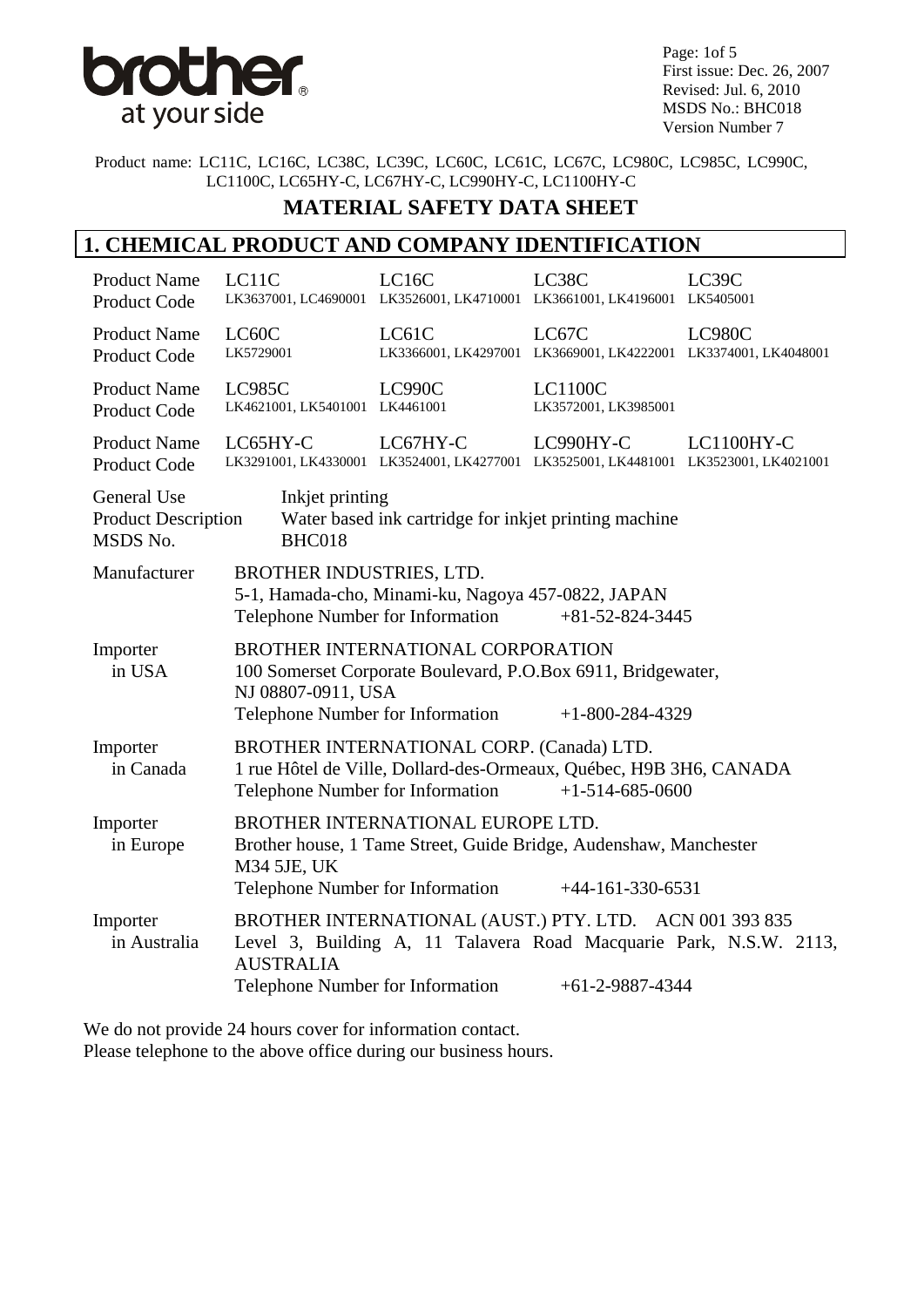

Page: 2of 5 First issue: Dec. 26, 2007 Revised: Jul. 6, 2010 MSDS No.: BHC018 Version Number 7

Product name: LC11C, LC16C, LC38C, LC39C, LC60C, LC61C, LC67C, LC980C, LC985C, LC990C, LC1100C, LC65HY-C, LC67HY-C, LC990HY-C, LC1100HY-C

# **MATERIAL SAFETY DATA SHEET**

# **2. HAZARDS IDENTIFICATION**

#### EMERGENCY OVERVIEW

 Ink in cartridge is dark blue liquid with slight odor. Keep out of reach of children. Ink poses little or no immediate hazard if spilled.

#### POTENTIAL HEALTH EFFECTS

| Inhalation : | Not expected to be a route of exposure under normal use. |
|--------------|----------------------------------------------------------|
| Eye:         | Ink may cause slight irritation.                         |
| Skin:        | Prolonged exposure to ink may cause irritation.          |
| Ingestion :  | Ink may cause gastrointestinal or other adverse effects. |

#### CHRONIC EFFECTS / CARCINOGENICITY

Ingredients of ink have not been classified as carcinogens according to IARC monographs, NTP, and OSHA regulated.

#### EU HAZARD LABEL

Ink is not classified according to EU-Directive 1999/45/EC.

| 3. COMPOSITION / INFORMATION ON INGREDIENTS |                                        |                  |                                                                                  |                                          |                                    |
|---------------------------------------------|----------------------------------------|------------------|----------------------------------------------------------------------------------|------------------------------------------|------------------------------------|
| <b>CHEMICAL NAME</b>                        | CAS#/<br>EC#                           | $%$ by<br>weight | <b>USA OSHA</b><br><b>PEL</b>                                                    | <b>ACGIHTLV</b>                          | EU Symbol /<br><b>Risk Phrases</b> |
| Glycerol                                    | $56 - 81 - 5/$<br>200-289-5            | $10 - 30$        | (as mist)<br>Total dust<br>TWA $15mg/m3$<br>Respirable fraction<br>TWA $5mg/m^3$ | (as mist)<br>Total dust<br>TWA $10mg/m3$ | Not classified                     |
| Diethylene glycol                           | $111 - 46 - 6$<br>203-872-2            | $1 - 5$          | Not established                                                                  | Not established                          | Xn/<br>R <sub>22</sub>             |
| Triethylene glycol<br>monobutyl ether       | $143 - 22 - 6/$<br>205-592-6           | $1 - 4$          | Not established                                                                  | Not established                          | Xi/<br>R41                         |
| Copper Phthalocyanine<br>derivative dye     | Registered/<br>445-470-1               | $1 - 4$          | Not established                                                                  | Not established                          | Xi/RA1<br>R52/53                   |
| Water                                       | $7732 - 18 - 5 / 50 - 70$<br>231-791-2 |                  | Not established                                                                  | Not established                          | Not established                    |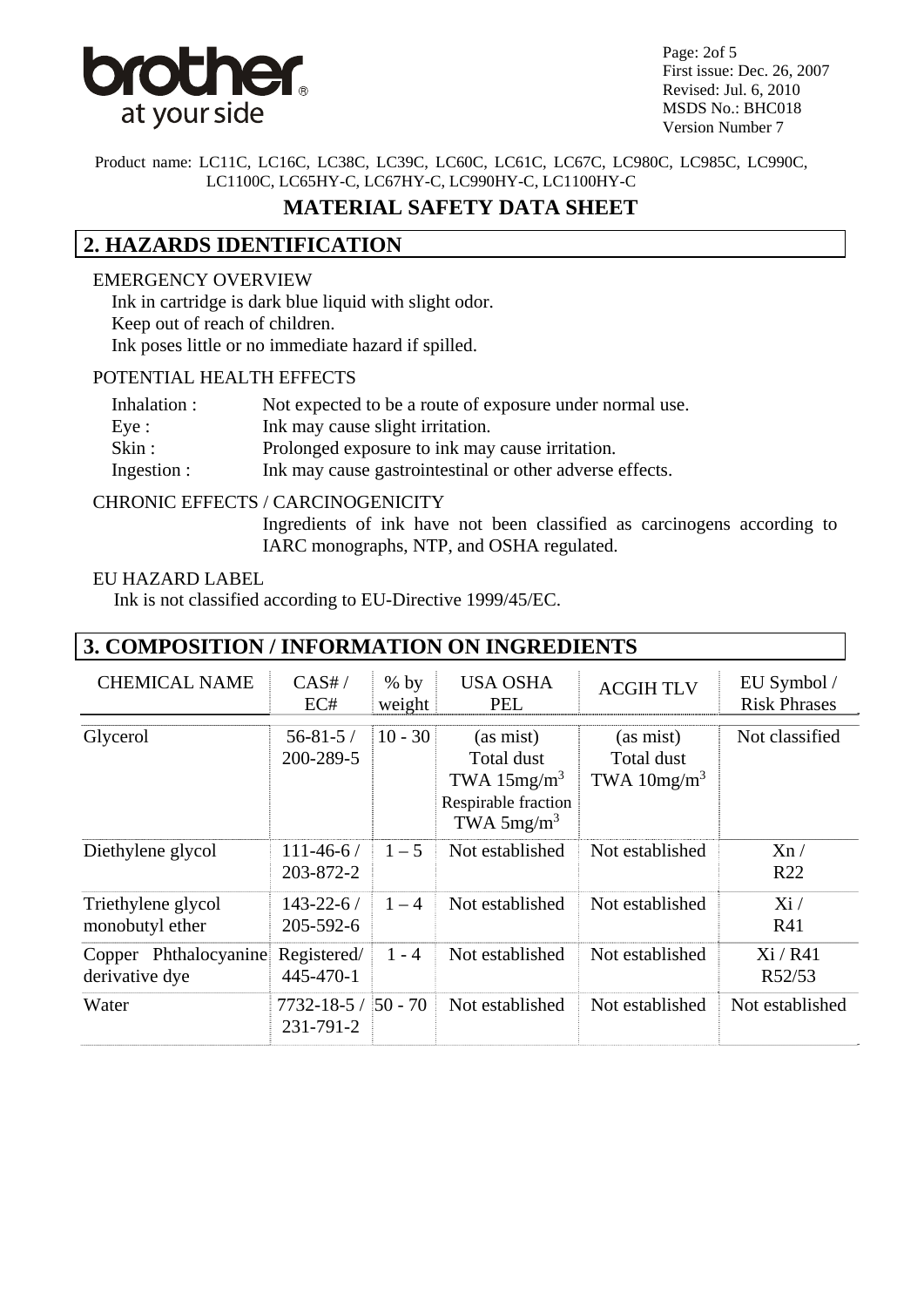

Page: 3of 5 First issue: Dec. 26, 2007 Revised: Jul. 6, 2010 MSDS No.: BHC018 Version Number 7

Product name: LC11C, LC16C, LC38C, LC39C, LC60C, LC61C, LC67C, LC980C, LC985C, LC990C, LC1100C, LC65HY-C, LC67HY-C, LC990HY-C, LC1100HY-C

# **MATERIAL SAFETY DATA SHEET**

#### **4. FIRST AID MEASURES**

| INHALATION : | Remove to fresh air area and get medical attention.                  |
|--------------|----------------------------------------------------------------------|
| EYE:         | Flush immediately with running water for at least 15 minutes and get |
|              | medical attention.                                                   |
| SKIN:        | Wash with water and soap.                                            |
| INGESTION :  | Dilute with water and get medical attention.                         |

## **5. FIRE FIGHTING MEASURES**

| <b>FLAMMABLE PROPERTIES</b> |                                           |  |
|-----------------------------|-------------------------------------------|--|
| Auto-ignition temperature : | $>$ 400°C.                                |  |
| Flammability:               |                                           |  |
| Flash point :               | Does not flash $(>93.3^{\circ}C)$         |  |
|                             | (Tag closed cup $&$ Cleveland opened cup) |  |

#### EXTINGUISHING MEDIA

Not to be used : None

Suitable: Water, CO<sub>2</sub>, Foam, Dry chemical.

#### FIRE FIGHTING INSTRUCTIONS

Special exposure hazards : Refer to section 10. Special protect equipment for fire-fighters : Use self-contained breathing apparatus.

# **6. ACCIDENTAL RELEASE MEASURES**

PERSONAL PRECAUTION : In case of ink vapor formation use respirator. ENVIRONMENTAL PRECAUTION : Take care to minimize ink that reaches to a sewer. METHODES FOR CLEANING UP : Wipe up ink with absorbent towel. Wash with water to remove remaining traces of ink.

## **7. HANDLING AND STORAGE**

HANDLING : Avoid skin contact with ink. Prevent eye contact with ink. STORAGE : Keep out of reach of children. Store in a cool, dark, and dry place.

## **8. EXPOSURE CONTROLS / PERSONAL PROTECTION**

| <b>EXPOSURE LIMIT VALUES:</b>                                             | Refer to section 3.                           |
|---------------------------------------------------------------------------|-----------------------------------------------|
| <b>EXPOSURE CONTROLS</b><br>Engineering controls :<br>Personal protection | Ventilation is not required under normal use. |
| Respiratory protection :                                                  | Not required under normal use.                |
| Hand protection :                                                         | Not required under normal use.                |
| Eye protection :                                                          | Not required under normal use.                |
| Skin protection :                                                         | Not required under normal use.                |
|                                                                           |                                               |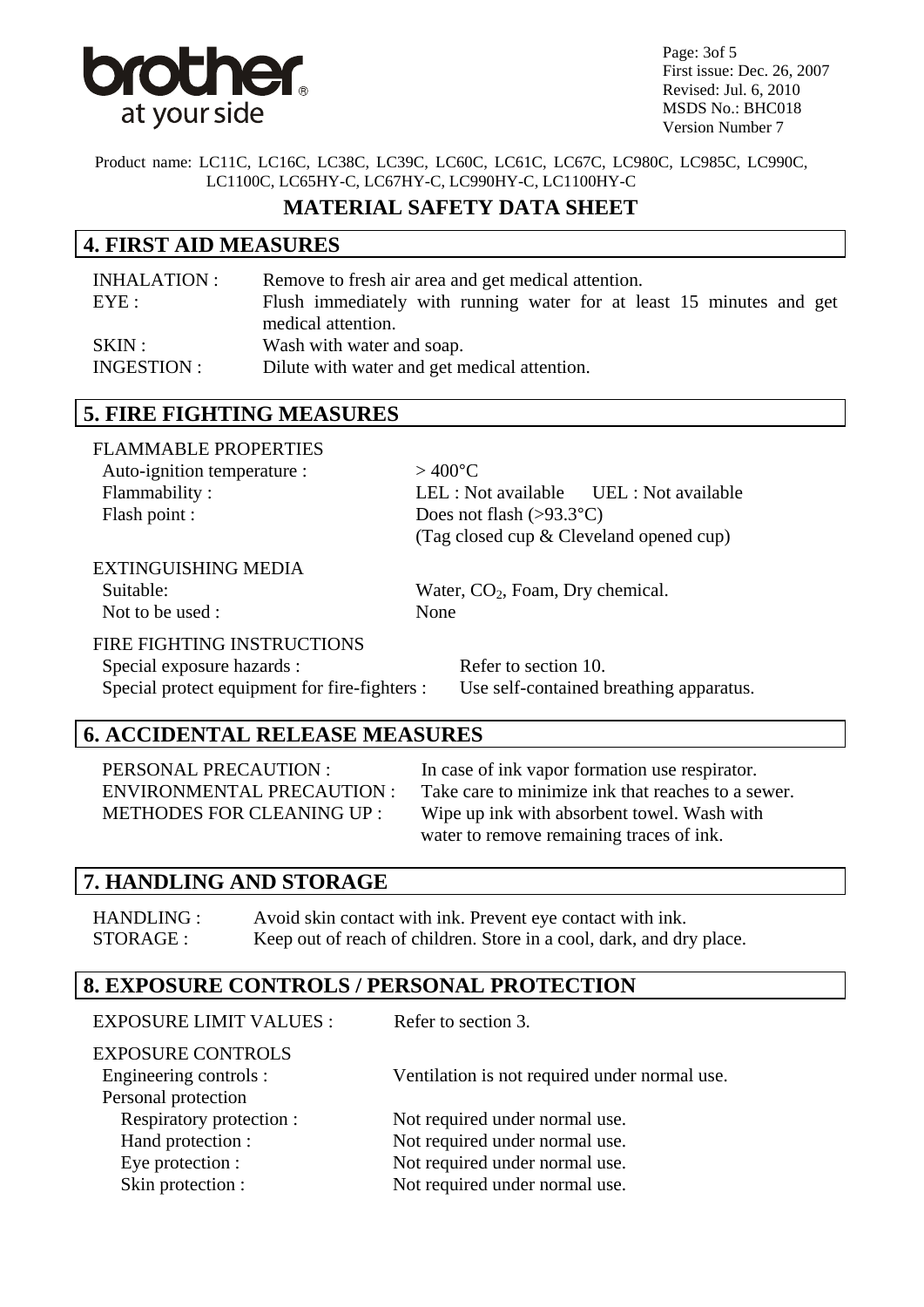

Page: 4of 5 First issue: Dec. 26, 2007 Revised: Jul. 6, 2010 MSDS No.: BHC018 Version Number 7

Product name: LC11C, LC16C, LC38C, LC39C, LC60C, LC61C, LC67C, LC980C, LC985C, LC990C, LC1100C, LC65HY-C, LC67HY-C, LC990HY-C, LC1100HY-C

# **MATERIAL SAFETY DATA SHEET**

# **9. PHYSICAL AND CHEMICAL PROPERTIES**

Appearance : Dark blue liquid Auto-ignition temperature :  $> 400^{\circ}$ C Boiling point :  $> 100^{\circ}$ C Density : Approximately 1.07 g/ml Flash point : Does not flash (>93.3°C) Freezing point :  $\langle 0^{\circ}$ C Odor : Slight odor : Partition coefficient (n-octanol/water) : Not available  $pH: 7-9$ 

 Flammability : LEL : Not available UEL : Not available (Tag closed cup & Cleveland opened cup) Solubility in water : Soluble Vapor density (Air=1) : Not available Vapor pressure : Not available Viscosity :  $2 - 5$  mPa·s

## **10. STABILITY AND REACTIVITY**

STABILITY : Stable CONDITIONS TO AVOID : None MATERIALS TO AVOID : Strong oxidizing agents HAZARDOUS DECOMPOSITION PRODUCTS : Carbon monoxide, Carbon dioxide HAZARDOUS POLYMERIZATION : Does not occur

## **11. TOXICOLOGICAL INFORMATION**

Acute oral toxicity :  $LD_{50}$  of ink is greater than 2000mg/kg. Eye irritation : Ink is classified as a MINIMAL IRRITANT. Skin irritation : Ink is classified as a NON IRRITANT.

#### **12. ECOLOGICAL INFORMATION**

PERSISTENCE AND DEGRADABILITY : Not available BIOACCUMULATIVE POTENTIAL : Not available

**13. DISPOSAL CONSIDERATIONS**

Dispose in accordance with federal, state and local regulations.

## **14. TRANSPORT INFORMATION**

US DEPARTMENT OF TRANSPORTATION (DOT) : Not applicable MARITIME TRANSPORT IMDG : Not applicable AIR TRANSPORT ICAO/IATA : Not applicable